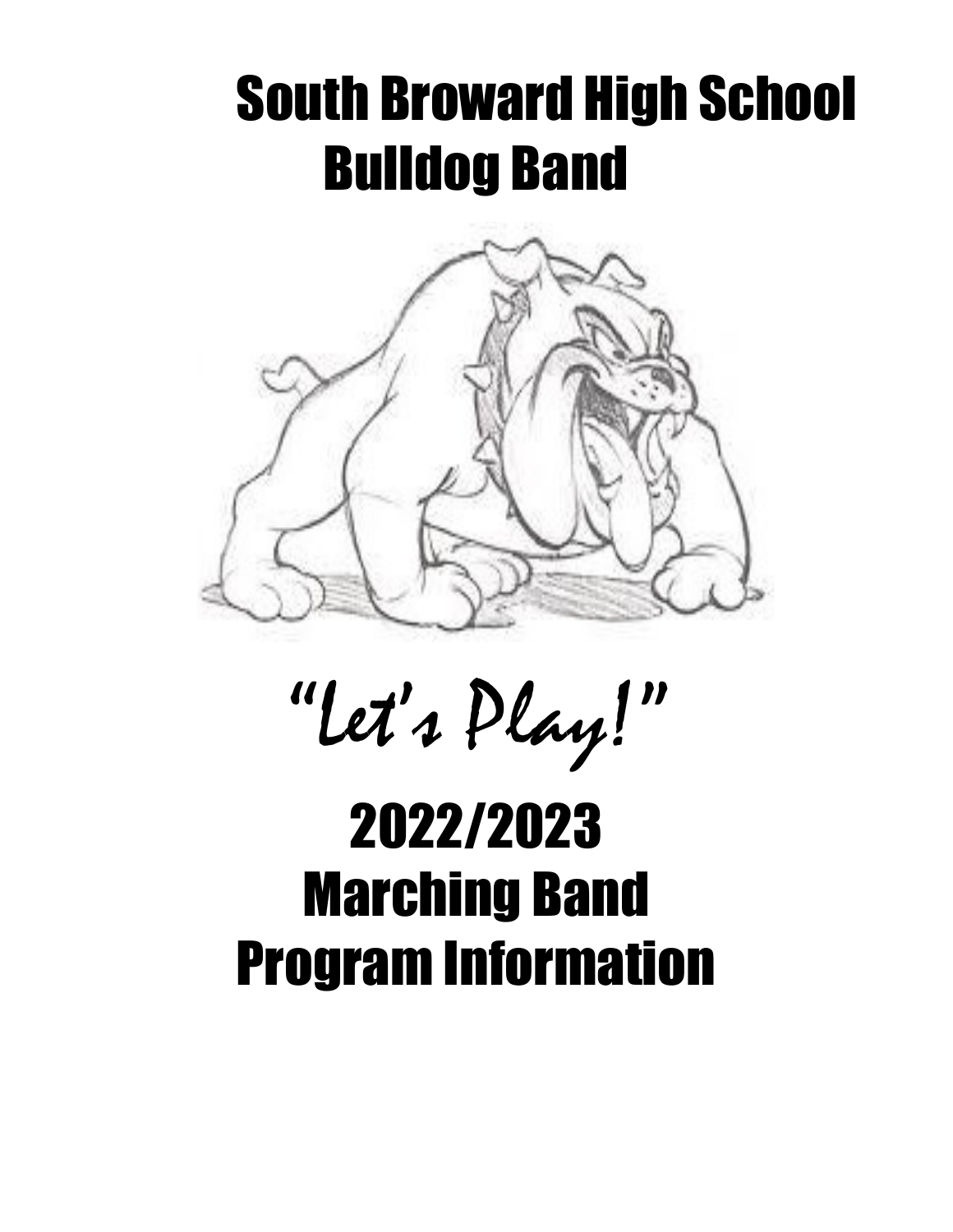## • Please fill out, sign, and return the last 5 pages by 9/2/22 • \$100 Deposit Due By 9/2/22 • You must also have a doctor complete a yearly physical on the school approved form by 9/2/22 • KEEP ALL OTHER PAGES • Final Payments Due 10/7/22

## Fundraising Options for Students

While generating band fees is necessary in order to provide our students with a band experience that enriches their abilities and affords them opportunities to perform, we understand that the fees are expensive. As an option to alleviate the total cost of the band package, we have scheduled a fundraisers that can be used to reduce the cost of the band fees. All band students will have the OPTION of participating in the fundraiser listed below. If students choose to participate, the profits they make will go directly towards reducing their individual band package cost. All fundraising information must be picked up in the band room on the start date of the fundraiser and be submitted on the end date. No late fundraising material will be accepted and students will be financially liable for fundraising materials that are not returned.

a. Sale Price \$23

b. Profit Price \$9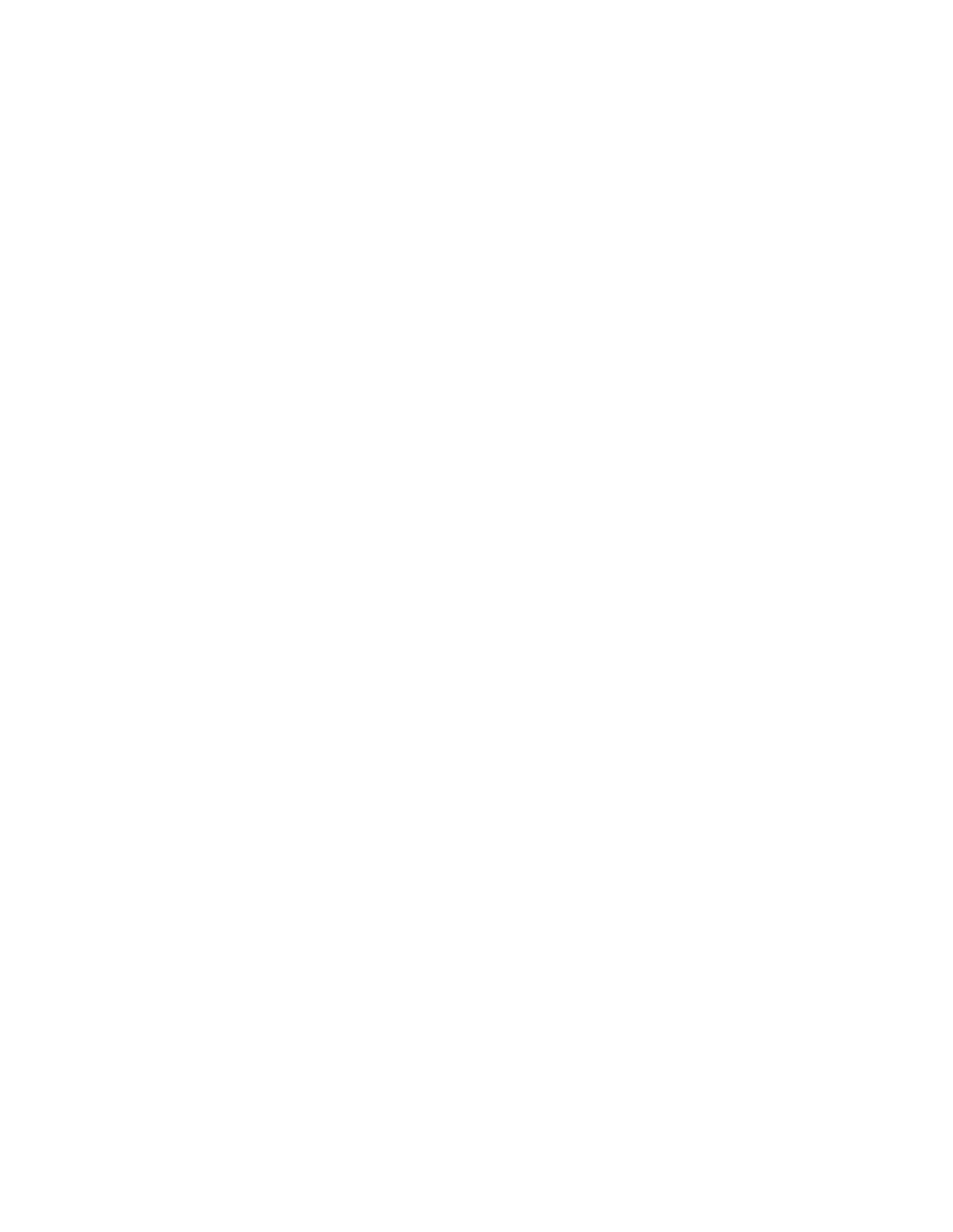#### **Eligibility**

In order to be a member of the marching band, all students must be a member of one of the concert band groups. Exceptions are made for color guard as well as for some front ensemble members. Students must also maintain a grade point average of 2.0 in compliance with Broward County School Board Policy. Students with a GPA below a 2.0 will not be permitted to perform in games or competitions and be ineligible from participating in field trips.

Students who wish to participate in another fall sport must be aware of the time and effort that it takes to be a member of two demanding organizations. With this thought in mind, students are ALLOWED to participate in a fall sport (except football and cheerleading) along with marching band. Students who wish to participate in a fall sport must speak with the Band Director, as well as their fall sportscoach.

Two mandatory band parent meetings will take place at the beginning of the program year. Each student must have at least one parent in attendance at one of these meetings in order to participate in the band program.

**In order to participate in the marching band program, each student is REQUIRED to get a physical examination, and turn in an approved "Sports Physical Form" signed by their physician, prior to the first football game of the season.**

#### **(A "SPORTS PHYSICAL FORM" MUST BE SUBMITTED FOR EACH MARCHING SEASON – PHYSICALS EXPIRE ONE YEAR AFTER THE DATE OF THE DOCTOR VISIT.)**

#### **Rehearsal Protocol / Behavior Policies**

- All students are expected to assist in the setup and tear down of each rehearsal. This includes making sure everything is where it needs to be at the beginning and end of eachrehearsal.
- No food or drink (except water) is allowed in the band room. THIS INCLUDESGUM.
- Respect will be shown toward the person on the podium, or any person talking, whether it be a student, director, administrator, guest to our band room, or a parent volunteer/chaperone. This means not talking while that person is speaking, and giving your full attention, eyes and ears, to that person.
- All students are expected to give their best effort during every rehearsal. Any less will be reflected in the student's participation grade.

#### **PARENTS - PLEASE REFER TO THE PAGE TITLED "MARCHING BAND PACKAGE" REGARDING REQUIRED PROGRAM EXPENSES.**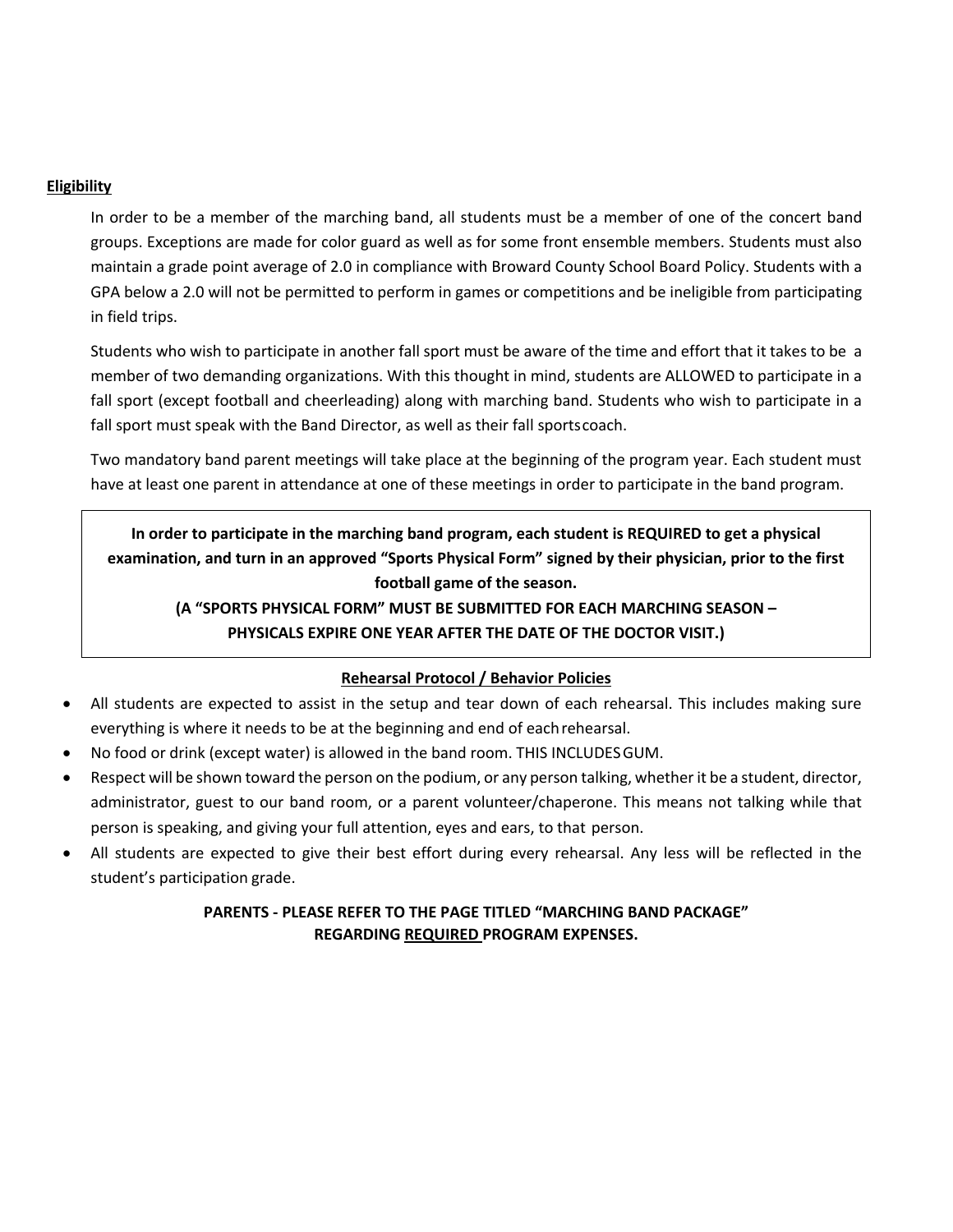#### Ś Ħ Ō Ŵ Ñ U  $\overline{\textbf{B}}$

## 2022/2023– Dates to Remember – KEEP THIS PAGE

#### **BAND PERFORMANCES AT VARSITY FOOTBALL GAMES – HOME & AWAY**

### **BAND PRE-FESTIVALS, COMPETITIONS & EVENTS**

Events may be added to the band schedule, and practice schedules may be revised, so in order to see a complete up-to-date listing of upcoming band practices, events and competitions, please visit the band calendar at www.charmsoffice.com or the website for the Marching Bulldogs at www.themarchingbulldogs.com.

\*All events involving band members traveling to an off-campus location, require that a completed "Annual Field Trip Authorization Form" be filled out and signed by the parent/guardian, and turned in at the beginning of the marching season. Accurate emergency contact information MUST be listed.

Any parent who wishes to drive their child home directly from any off-campus event, must fill out and turn in a "Release of Liability-Parent Transporting/Supervising from Trip Location" form prior to the event. This form must be pre-approved by *school administration priorto the event youwish to drive your child home from. Ifyourformisnotturnedinandpre*approved prior to the date of the event, your child will not be permitted to leave with you and will ride back to school on the *field trip bus.(This form is available in the "Handouts" section of wwwn.charmsoffice.com.)*

*\*Volunteers (Chaperones) needed for AWAY events. \*\*Volunteers (Concessions) needed for HOME football games.*

*For the safety of our students, it is necessary for volunteers to adhere to the Broward County Volunteer Guidelines. All volunteers must have a criminal background check performed before working, in any*  way, with students. It's easy to obtain this clearance through the School Board of Broward County at *the following website: http://www.getinvolvedineducation.com/volunteers/application.htm*

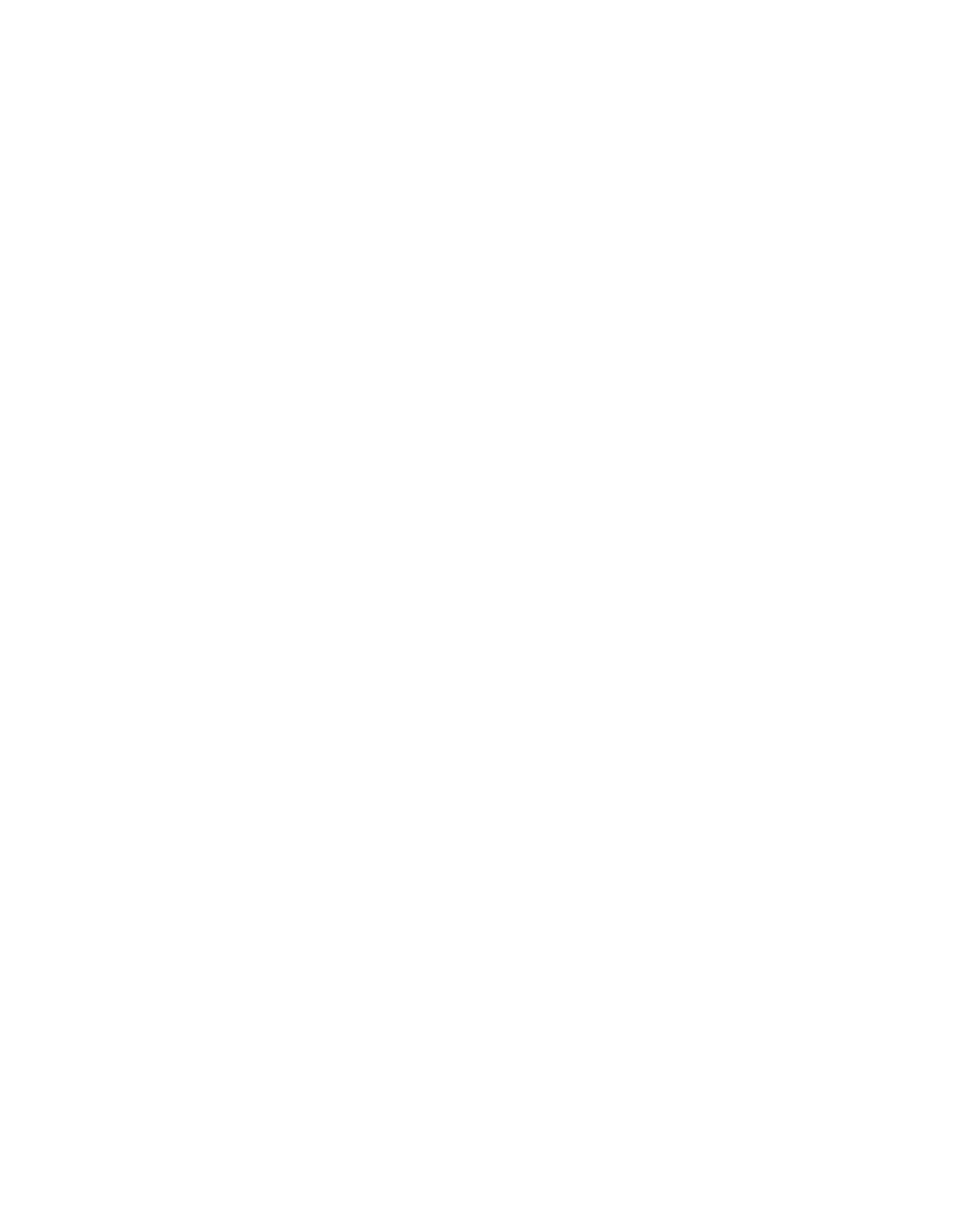



## SBHS Band Patrons Association-Contact Information

| Manuel Benitez, President      | 954-654-9138 | manueldbenitez@gmail.com |
|--------------------------------|--------------|--------------------------|
| Crystal Pinard, Vice President | 305-345-7836 | crystalpic@bellsouth.net |
| Penny Snyder, Treasurer        | 754-245-0527 | gonecrazy102@aol.com     |
| Mayra Reinoso, Secretary       | 786-436-6521 | Reinosomay88@gmail.com   |

## SBHS Administration-Contact Information

| Patty Brown        | Principal                    | Patricia.ann.brown@browardschools.com  |
|--------------------|------------------------------|----------------------------------------|
| Victor Villaorduna | <b>Band Director</b>         | Victor. Villaorduna@browardschools.com |
| Ashley Lehman      | <b>Logistics Coordinator</b> | Ashley.Lehman@browardschools.com       |
| Alyssa Pinard      | <b>Color Guard Coach</b>     | AlyssaPinard1027@gmail.com             |

## Log-In Information for "Charms" - www.charmsoffice.com

Please log in to the Charms website often, as new/updated information is posted regularly. Below are the steps necessary to guide you through this process.

- **1)** Visit **www.charmsoffice.com**
- 2) Click on LOGIN / ENTER and then click on Parents / Students / Members in the drop down menu.
- 3) On the next screen type sbhsband as the School Code, and then click on Enter Charms.

Click on the Public Calendar to view practice schedules, upcoming events and volunteer needs.

Click on Volunteers to see all volunteer needs for upcoming events.

Click on **E-Mail Directors to send an e-mail to faculty members involved in the band program, as well** asBandPatronsAssociationBoardMembers.

Click on Files & Handouts to view all documents and forms that you can print and use.

## - KEEP THIS PAGE -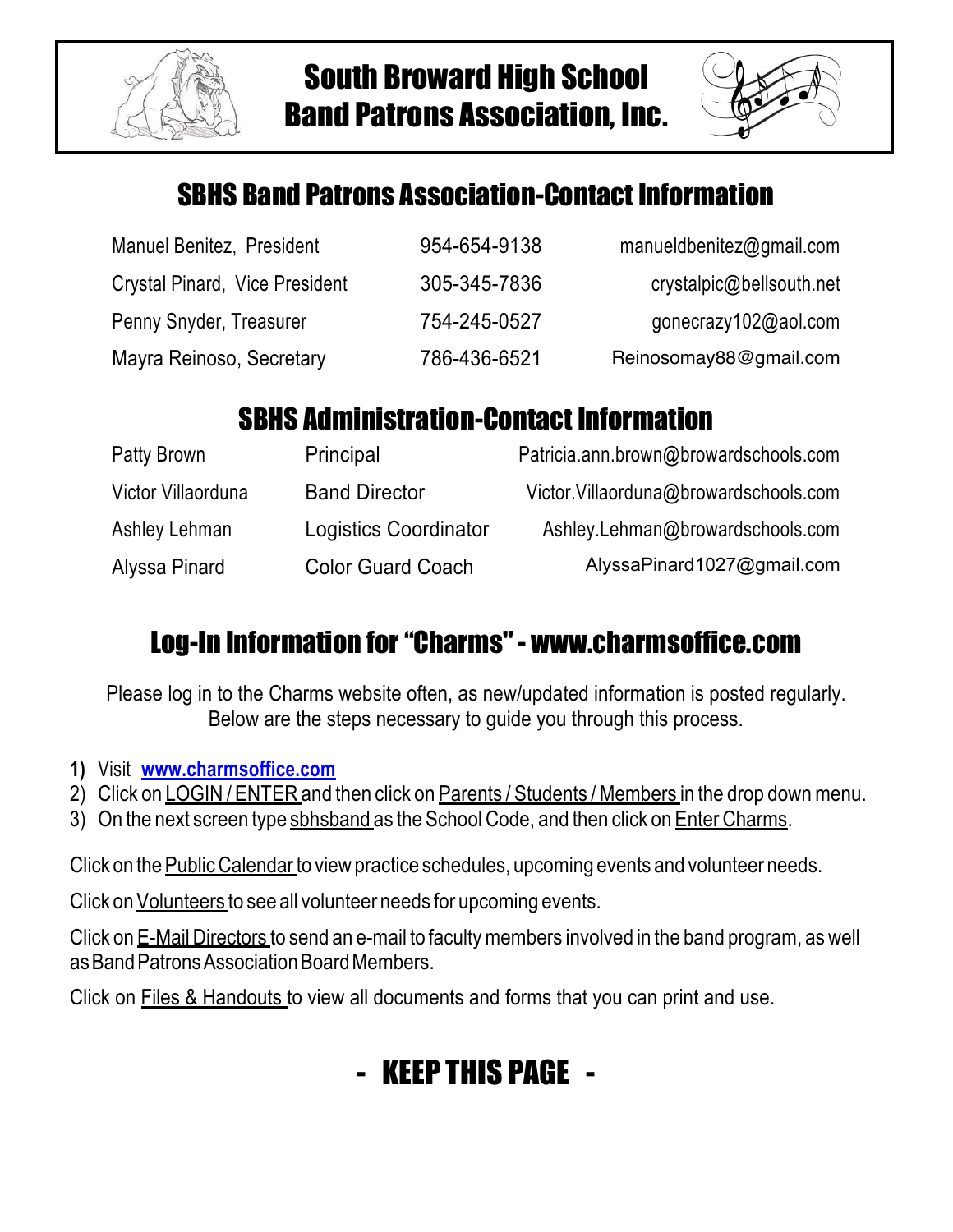

## Volunteering Options

All Parents are welcome to volunteer. According to school board policy, if you'd like to chaperone single day events you must have a level 1 clearance. If you'd like to chaperone overnight field trips you must have a level 2 clearance. All activities in which volunteers and chaperones are needed will be posted online. If you'd like to help please sign up at https://www.volunteersignup.org/EH88M

### **Level 1 Clearance**

- 1. Apply online at www.getinvolvedineducation.org
- 2. Receive Confirmation E-mail when cleared
- 3. Take Confirmation E-mail into office for volunteer badge

## **Level 2 Clearance**

- 1. Apply online at www.getinvolvedineducation.org
- 2. Receive Confirmation E-mail when cleared level 1
- 3. Forward Confirmation E-mail to Ashley.lehman@browardschools.com and request level 2 paperwork.
- 4. Receive Level 2 Paperwork 5. Schedule Fingerprinting
- 
- 6. Get Fingerprinted
- 7. Receive Confirmation E-mail when cleared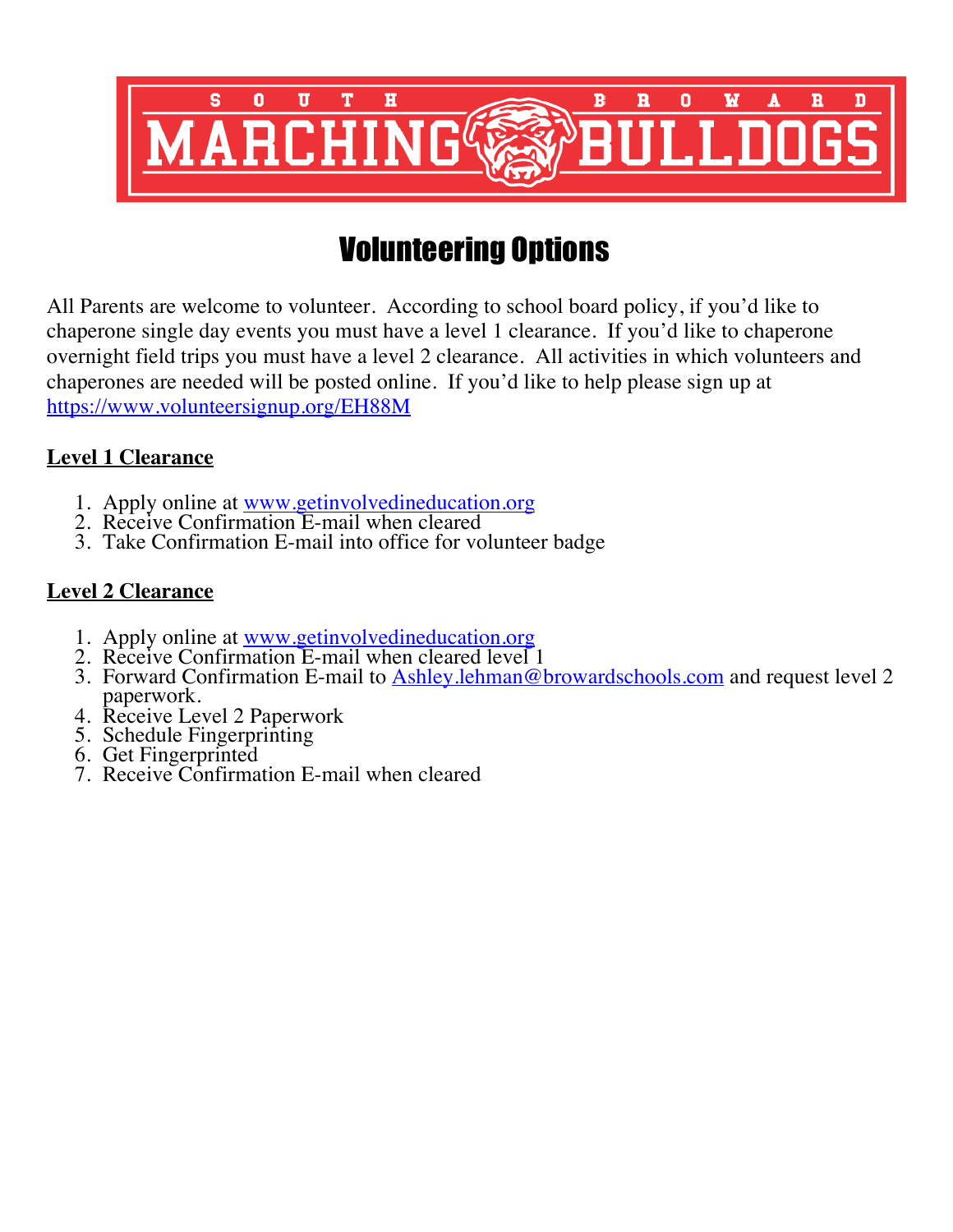

## REQUIRED – 2022/2023 – Marching Band Package

*AllformsmarkedREQUIREDmustbefilledout,signed,andturnedin,alongwithyourchild's sportsphysicalformNO LATERTHANSeptember2,2022. The balance must be paid in full by October 7, 2022 or it becomes an obligation. If eachmemberdoesnotcovertheirportionoftheseexpenses,itwillpreventthebandfromparticipatingin opportunitiesthatwill enrichandenhancetheirexperience,andhinderthemfromprogressing.*

**ADDITIONAL ITEMS**

## \$275 – New Member Marching Package

\*Bus Transportation & Pre-Event Meals/Water

\*Complete Marching Sweat Suit (jacket and pants)

\*T-Shirt, Gloves, Polo, Bag

\*Marching Uniform Cleaning/Repair

\*Required Item

## Marching Package \$312 – Color Guard **Package**

\*Bus Transportation, Pre-Event Meals/Water \*Game/Show Uniform \*T-Shirt \*Jazz Shoes *\*Required Item*

\$172– Returning Member

\*Bus Transportation, Pre-Event Meals/Water \*Marching Uniform Cleaning/Repair \*T-shirt

\*Required Item

(Ifareturningmemberrequiresa newjacket, pants, gloves, polo or bag, they may be ordered and paid for individually.)

#### **Mouthpiece, Reeds, Drumsticks, Percussion Mallets, Drum Straps, Dinkles**

If needed, the student is responsible for purchasing these items on their own. They can be purchased from All County Music, *Resurrection Drums,Guitar Center,Sam Ash, M.A.E., or at any online music supply website.*

Please understand that the safety of our participants necessitates the proper attire, and each member of the SBHS Marching Band is responsible for the payment of applicable REQUIRED items listed above. If a student leaves the program, he/she is still required to pay for all applicable items listed above, as well as fundraising items ordered or checked out. NO REFUNDS WILLBE GIVEN IF THESTUDENT LEAVES THE PROGRAM FOR ANY REASON, EITHER BY CHOICE OR FOR DISCIPLINARY PURPOSES. Payments must be made via cash, cashier's check or money order written to South Broward High School (Band Program), or online at www.themarchingbulldogs.com You must have your child's student ID # available for online payments If an alternate arrangement is necessary due to financial reasons, the parent/guardian MUST contact SBHS Administration IMMEDIATELY at 754- 323-1800 to discuss alternatepaymentarrangements.**(NOPERSONALCHECKSWILLBEACCEPTED.)** 

By signing this form, I state that I have read, and agree to abide by the financial responsibilities set forth above. I also understand that if there is an unpaid balance for my child's Marching Band Package after 10/7/22, that balance will become an *obligation in the student's name.Questions may be directed to ashley.lehman@browardschools.com. Additionally, all students with* an unpaid band packet balance after 10/7/22 WILL NOT be permitted to ride a bus to, or participate at Battle of the Bands.

| <b>Band Member (Please Print):</b>                             |                                                |                       |                                  |  |  |  |
|----------------------------------------------------------------|------------------------------------------------|-----------------------|----------------------------------|--|--|--|
| $\square$ New $\square$ Returning                              | <b>First Name</b>                              | Last Name             | E-mail                           |  |  |  |
| <b>Band Member Signature:</b>                                  |                                                |                       | Student #:                       |  |  |  |
|                                                                | <b>Parent or Guardian Name (Please Print):</b> |                       |                                  |  |  |  |
| (This person assumes financial responsibility for the student) |                                                |                       |                                  |  |  |  |
| <b>Parent or Guardian Signature:</b>                           |                                                |                       | Date:                            |  |  |  |
| <b>Parent or Guardian E-mail:</b>                              |                                                |                       |                                  |  |  |  |
|                                                                |                                                |                       |                                  |  |  |  |
| Polo Size                                                      | <b>T-shirt Size</b>                            | <b>Sweatsuit Size</b> | <b>Color Guard Uniform Size-</b> |  |  |  |